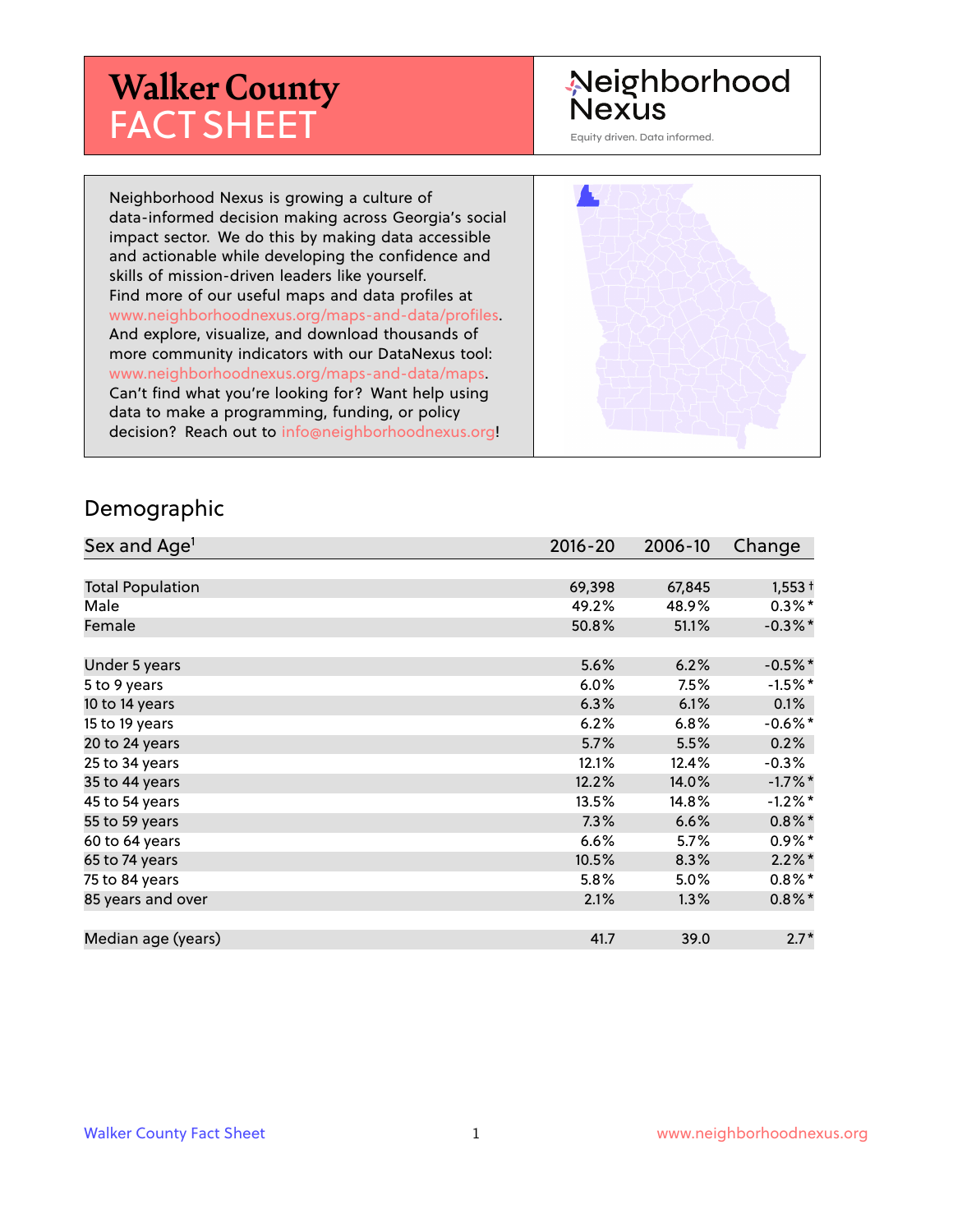# Demographic, continued...

| Race <sup>2</sup>                                            | $2016 - 20$ | 2006-10 | Change     |
|--------------------------------------------------------------|-------------|---------|------------|
| <b>Total population</b>                                      | 69,398      | 67,845  | $1,553+$   |
| One race                                                     | 97.1%       | 98.5%   | $-1.4%$ *  |
| White                                                        | 91.9%       | 93.0%   | $-1.1\%$ * |
| <b>Black or African American</b>                             | 3.8%        | 4.1%    | $-0.3%$    |
| American Indian and Alaska Native                            | 0.1%        | 0.4%    | $-0.2%$    |
| Asian                                                        | 0.8%        | 0.3%    | $0.5%$ *   |
| Native Hawaiian and Other Pacific Islander                   | 0.0%        | 0.1%    | $-0.0%$    |
| Some other race                                              | 0.4%        | 0.6%    | $-0.3%$    |
| Two or more races                                            | 2.9%        | 1.5%    | $1.4\%$ *  |
| Race alone or in combination with other race(s) <sup>3</sup> | $2016 - 20$ | 2006-10 | Change     |
| Total population                                             | 69,398      | 67,845  | $1,553+$   |
| White                                                        | 94.7%       | 94.5%   | 0.2%       |
| <b>Black or African American</b>                             | 5.2%        | 4.7%    | $0.5%$ *   |
| American Indian and Alaska Native                            | 0.8%        | 0.8%    | 0.0%       |
| Asian                                                        | 1.0%        | 0.5%    | $0.4\%$ *  |
| Native Hawaiian and Other Pacific Islander                   | 0.1%        | 0.1%    | $-0.0%$    |
| Some other race                                              | 1.1%        | 0.9%    | 0.3%       |
| Hispanic or Latino and Race <sup>4</sup>                     | $2016 - 20$ | 2006-10 | Change     |
| Total population                                             | 69,398      | 67,845  | $1,553+$   |
| Hispanic or Latino (of any race)                             | 2.4%        | 1.6%    | $0.7%$ +   |
| Not Hispanic or Latino                                       | 97.6%       | 98.4%   | $-0.7%$ †  |
| White alone                                                  | 90.6%       | 92.2%   | $-1.6\%$ * |
| Black or African American alone                              | 3.8%        | 4.0%    | $-0.1%$    |
| American Indian and Alaska Native alone                      | 0.1%        | 0.3%    | $-0.2%$ *  |
| Asian alone                                                  | 0.7%        | 0.3%    | $0.4\%$ *  |
| Native Hawaiian and Other Pacific Islander alone             | 0.0%        | $0.0\%$ | $-0.0%$    |
| Some other race alone                                        | 0.1%        | 0.3%    | $-0.2%$ *  |
| Two or more races                                            | 2.3%        | 1.2%    | $1.0\%$ *  |
| U.S. Citizenship Status <sup>5</sup>                         | $2016 - 20$ | 2006-10 | Change     |
| Foreign-born population                                      | 845         | 727     | 118        |
| Naturalized U.S. citizen                                     | 48.0%       | 34.9%   | 13.1%      |
| Not a U.S. citizen                                           | 52.0%       | 65.1%   | $-13.1%$   |
| Citizen, Voting Age Population <sup>6</sup>                  | $2016 - 20$ | 2006-10 | Change     |
|                                                              |             |         |            |
| Citizen, 18 and over population                              | 53,932      | 51,094  | 2,838*     |
| Male                                                         | 48.3%       | 48.2%   | 0.1%       |
| Female                                                       | 51.7%       | 51.8%   | $-0.1%$    |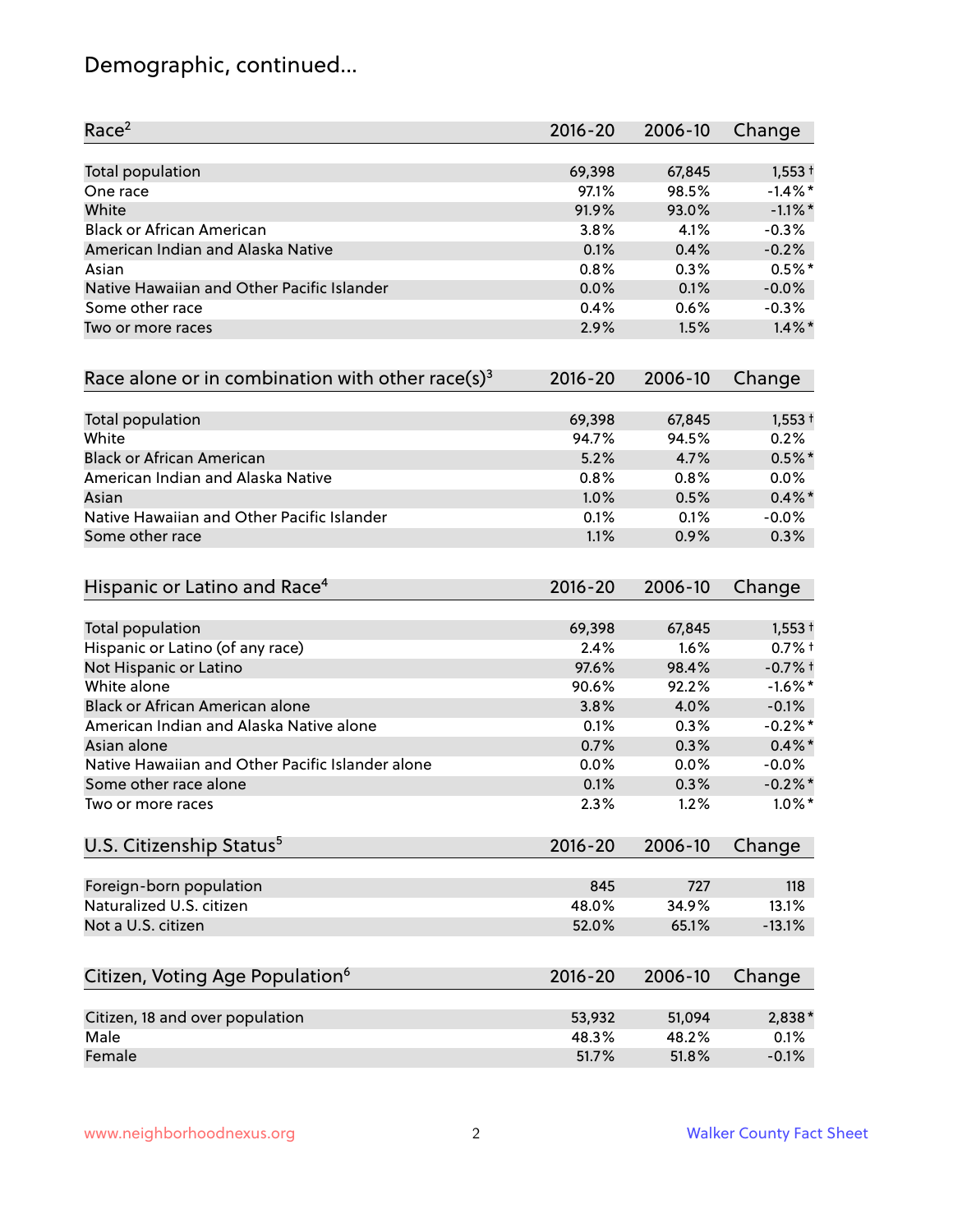## Economic

| Income <sup>7</sup>                                 | $2016 - 20$ | 2006-10 | Change     |
|-----------------------------------------------------|-------------|---------|------------|
|                                                     |             |         |            |
| All households                                      | 26,306      | 25,901  | 405        |
| Less than \$10,000                                  | 6.5%        | 8.5%    | $-2.1\%$ * |
| \$10,000 to \$14,999                                | 5.7%        | 7.8%    | $-2.1\%$ * |
| \$15,000 to \$24,999                                | 12.5%       | 14.6%   | $-2.1%$    |
| \$25,000 to \$34,999                                | 12.3%       | 14.5%   | $-2.3%$    |
| \$35,000 to \$49,999                                | 16.2%       | 17.0%   | $-0.8%$    |
| \$50,000 to \$74,999                                | 18.1%       | 18.0%   | 0.1%       |
| \$75,000 to \$99,999                                | 12.8%       | 10.6%   | $2.2\%$ *  |
| \$100,000 to \$149,999                              | 10.4%       | 5.6%    | 4.8%*      |
| \$150,000 to \$199,999                              | 2.1%        | 2.0%    | 0.1%       |
| \$200,000 or more                                   | 3.4%        | 1.2%    | $2.1\%$ *  |
| Median household income (dollars)                   | 46,601      | 38,723  | 7,878*     |
| Mean household income (dollars)                     | 63,795      | 49,721  | 14,074*    |
| With earnings                                       | 71.8%       | 74.8%   | $-3.0\%$ * |
| Mean earnings (dollars)                             | 66,291      | 50,156  | 16,134*    |
| <b>With Social Security</b>                         | 39.5%       | 34.2%   | $5.3\%$ *  |
| Mean Social Security income (dollars)               | 19,643      | 15,350  | 4,293*     |
| With retirement income                              | 19.7%       | 15.8%   | $3.9\%$ *  |
| Mean retirement income (dollars)                    | 19,840      | 19,239  | 601        |
| With Supplemental Security Income                   | 5.8%        | 6.0%    | $-0.2%$    |
| Mean Supplemental Security Income (dollars)         | 9,855       | 6,626   | $3,229*$   |
| With cash public assistance income                  | 1.4%        | 1.7%    | $-0.3%$    |
| Mean cash public assistance income (dollars)        | 3,560       | 2,670   | 891        |
| With Food Stamp/SNAP benefits in the past 12 months | 12.2%       | 11.7%   | 0.5%       |
|                                                     |             |         |            |
| Families                                            | 18,599      | 18,698  | -99        |
| Less than \$10,000                                  | 2.3%        | 6.1%    | $-3.7%$ *  |
| \$10,000 to \$14,999                                | 2.4%        | 3.4%    | $-1.0%$    |
| \$15,000 to \$24,999                                | 9.7%        | 11.3%   | $-1.6%$    |
| \$25,000 to \$34,999                                | 10.3%       | 15.7%   | $-5.4\%$ * |
| \$35,000 to \$49,999                                | 17.8%       | 17.1%   | 0.7%       |
| \$50,000 to \$74,999                                | 22.5%       | 21.3%   | 1.2%       |
| \$75,000 to \$99,999                                | 15.3%       | 13.7%   | 1.6%       |
| \$100,000 to \$149,999                              | 12.6%       | 7.2%    | $5.3\%$ *  |
| \$150,000 to \$199,999                              | 2.8%        | 2.6%    | 0.2%       |
| \$200,000 or more                                   | 4.2%        | 1.5%    | $2.8\%$ *  |
| Median family income (dollars)                      | 59,482      | 46,307  | 13,175*    |
| Mean family income (dollars)                        | 74,136      | 56,932  | 17,204*    |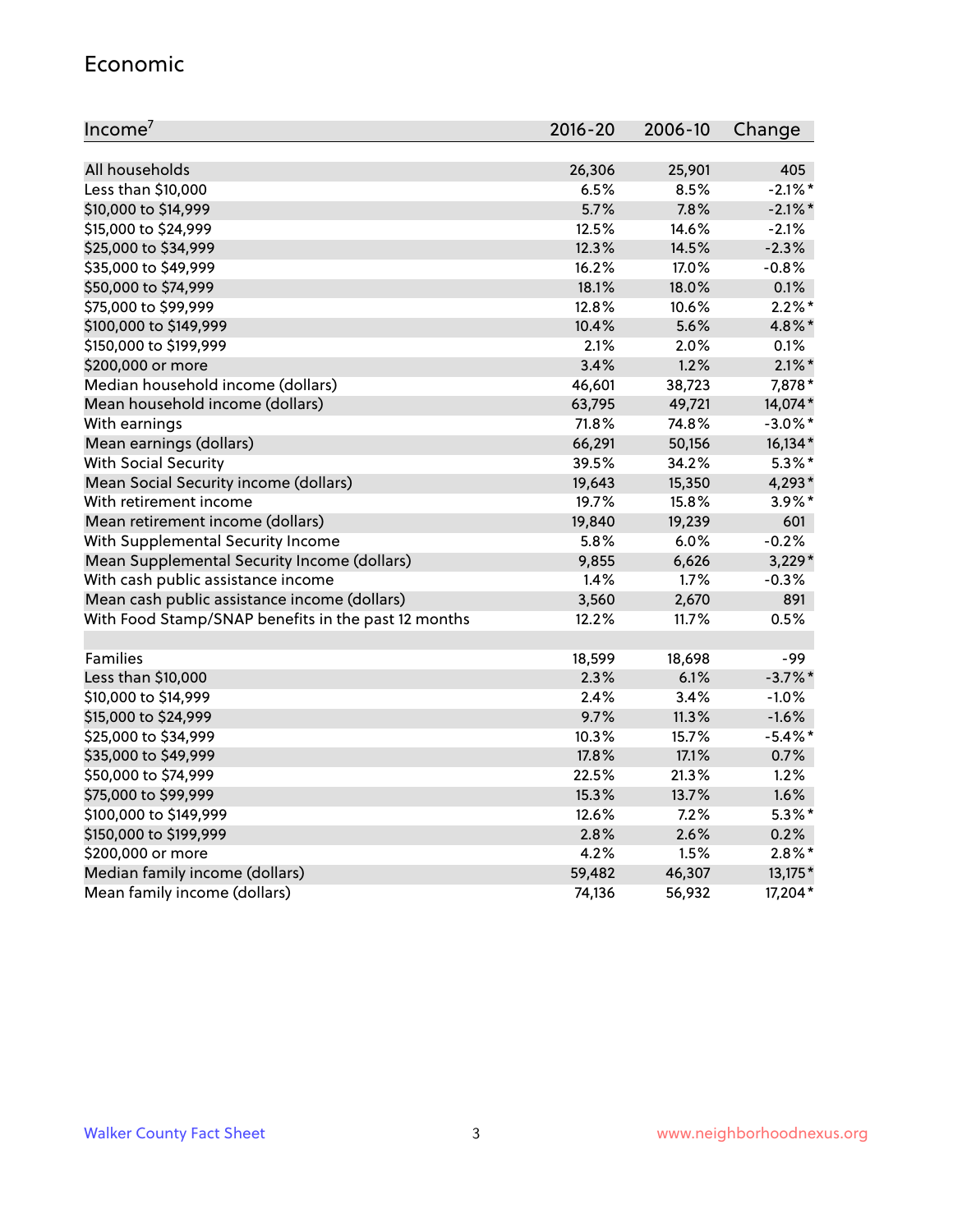## Economic, continued...

| Income, continued <sup>8</sup>                           | $2016 - 20$ | 2006-10 | Change      |
|----------------------------------------------------------|-------------|---------|-------------|
|                                                          |             |         |             |
| Nonfamily households                                     | 7,707       | 7,203   | 504         |
| Median nonfamily income (dollars)                        | 24,354      | 19,195  | 5,159*      |
| Mean nonfamily income (dollars)                          | 35,681      | 27,638  | 8,043*      |
|                                                          |             |         |             |
| Median earnings for workers (dollars)                    | 30,372      | 26,020  | 4,352*      |
| Median earnings for male full-time, year-round workers   | 42,455      | 38,297  | 4,158*      |
| (dollars)                                                |             |         |             |
| Median earnings for female full-time, year-round workers | 36,678      | 29,285  | 7,393*      |
| (dollars)                                                |             |         |             |
|                                                          | 25,157      | 19,440  | $5,717*$    |
| Per capita income (dollars)                              |             |         |             |
|                                                          |             |         |             |
| Families and People Below Poverty Level <sup>9</sup>     | $2016 - 20$ | 2006-10 | Change      |
|                                                          |             |         |             |
| <b>All families</b>                                      | 10.4%       | 11.6%   | $-1.2%$     |
| With related children under 18 years                     | 17.4%       | 18.6%   | $-1.2%$     |
| With related children under 5 years only                 | 16.7%       | 30.2%   | $-13.5%$ *  |
| Married couple families                                  | 7.6%        | 6.1%    | 1.5%        |
| With related children under 18 years                     | 12.0%       | 8.2%    | 3.8%        |
| With related children under 5 years only                 | 10.1%       | 10.8%   | $-0.7%$     |
| Families with female householder, no husband present     | 21.3%       | 34.5%   | $-13.2\%$ * |
| With related children under 18 years                     | 32.0%       | 46.4%   | $-14.3\%$ * |
| With related children under 5 years only                 | 35.3%       | 68.0%   | $-32.7%$ *  |
| All people                                               | 15.1%       | 15.1%   | $-0.0%$     |
| Under 18 years                                           | 20.4%       | 20.0%   | 0.3%        |
| Related children under 18 years                          | 20.0%       | 19.8%   | 0.1%        |
| Related children under 5 years                           | 23.0%       | 27.1%   | $-4.1%$     |
| Related children 5 to 17 years                           | 18.9%       | 17.2%   | 1.7%        |
| 18 years and over                                        | 13.6%       | 13.6%   | 0.0%        |
|                                                          |             |         |             |
| 18 to 64 years                                           | 15.2%       | 14.8%   | 0.4%        |
| 65 years and over                                        | 8.3%        | 8.1%    | 0.2%        |
| People in families                                       | 12.0%       | 13.1%   | $-1.0%$     |
| Unrelated individuals 15 years and over                  | 31.9%       | 27.4%   | 4.5%        |
|                                                          |             |         |             |
| Non-Hispanic white people                                | 15.1%       | 14.7%   | 0.4%        |
| Black or African-American people                         | 20.9%       | 26.8%   | $-5.9%$     |
| Asian people                                             | 24.4%       | 0.0%    | 24.4%       |
| Hispanic or Latino people                                | 0.4%        | 18.9%   | $-18.5\%$ * |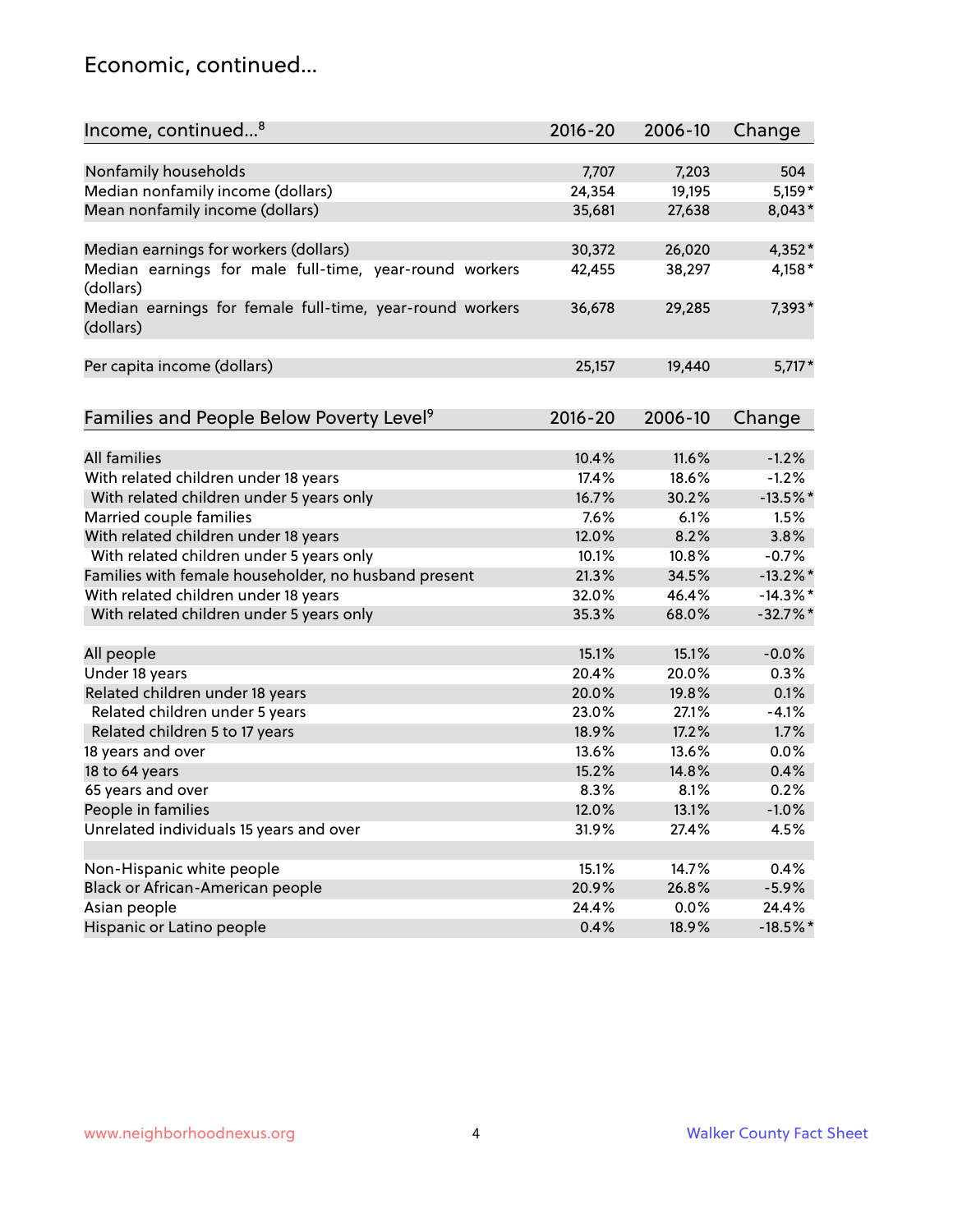# Employment

| Employment Status <sup>10</sup>                                                               | 2010        | 2020    | Change    |
|-----------------------------------------------------------------------------------------------|-------------|---------|-----------|
| In Labor Force                                                                                | 30,601      | 30,980  | 30,980    |
| <b>Unemployment Rate</b>                                                                      | 4.9%        | 10.3%   | $-5.4%$   |
| Industry <sup>11</sup>                                                                        | $2016 - 20$ | 2006-10 | Change    |
| Civilian employed population 16 years and over                                                | 30,447      | 28,243  | $2,204*$  |
| Agriculture, forestry, fishing and hunting, and mining                                        | 1.9%        | 0.5%    | $1.4\%$ * |
| Construction                                                                                  | 8.3%        | 8.4%    | $-0.1%$   |
| Manufacturing                                                                                 | 17.0%       | 21.2%   | $-4.2%$ * |
| Wholesale trade                                                                               | 1.9%        | 2.5%    | $-0.6%$   |
| Retail trade                                                                                  | 10.8%       | 11.8%   | $-1.1%$   |
| Transportation and warehousing, and utilities                                                 | 7.3%        | 6.7%    | 0.6%      |
| Information                                                                                   | 1.0%        | 1.6%    | $-0.6%$   |
| Finance and insurance, and real estate and rental and leasing                                 | 5.0%        | 5.8%    | $-0.8%$   |
| Professional, scientific, and management, and administrative<br>and waste management services | 7.5%        | 8.3%    | $-0.8%$   |
| Educational services, and health care and social assistance                                   | 23.6%       | 18.8%   | 4.7%*     |
| Arts, entertainment, and recreation, and accommodation and<br>food services                   | 8.1%        | 5.6%    | $2.5%$ *  |
| Other services, except public administration                                                  | 4.9%        | 4.7%    | 0.2%      |
| <b>Public administration</b>                                                                  | 2.6%        | 3.9%    | $-1.3%$ * |
| Occupation <sup>12</sup>                                                                      | $2016 - 20$ | 2006-10 | Change    |
| Civilian employed population 16 years and over                                                | 30,447      | 28,243  | $2,204*$  |
| Management, business, science, and arts occupations                                           | 30.9%       | 26.3%   | 4.6%*     |
| Service occupations                                                                           | 15.3%       | 14.6%   | 0.7%      |
| Sales and office occupations                                                                  | 20.8%       | 25.4%   | $-4.7%$ * |
| Natural<br>resources,<br>construction,<br>and<br>maintenance<br>occupations                   | 13.9%       | 10.9%   | $2.9\%$ * |
| Production, transportation, and material moving occupations                                   | 19.2%       | 22.7%   | $-3.5%$ * |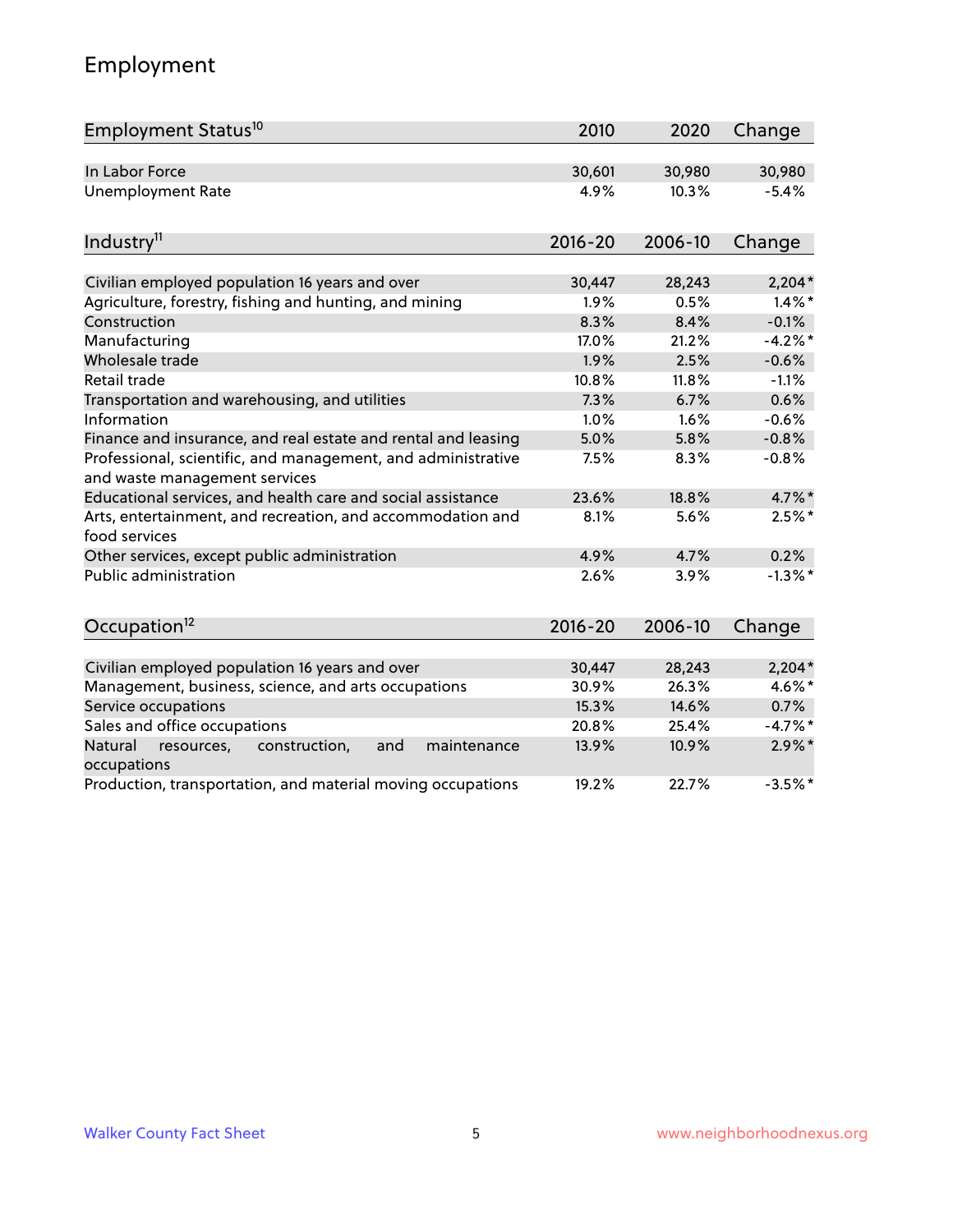# Employment, continued...

| Class of Worker <sup>13</sup>                          | $2016 - 20$    | 2006-10         | Change   |
|--------------------------------------------------------|----------------|-----------------|----------|
| Civilian employed population 16 years and over         | 30,447         | 28,243          | $2,204*$ |
| Private wage and salary workers                        | 80.8%          | 80.6%           | 0.3%     |
| Government workers                                     | 12.1%          | 13.3%           | $-1.2%$  |
| Self-employed in own not incorporated business workers | 7.0%           | 5.8%            | 1.2%     |
| Unpaid family workers                                  | 0.1%           | 0.3%            | $-0.2%$  |
| Job Flows <sup>14</sup>                                | 2019           | 2010            | Change   |
|                                                        |                |                 |          |
| Total Jobs in county                                   | 12,576         | 11,094          | 1,482    |
| Held by residents of county                            | 45.2%          | 48.1%           | $-2.8%$  |
| Held by non-residents of county                        | 54.8%          | 51.9%           | 2.8%     |
|                                                        |                |                 |          |
| Jobs by Industry Sector <sup>15</sup>                  | 2019           | 2010            | Change   |
| Total Jobs in county                                   | 12,576         | 11,094          | 1,482    |
| Goods Producing sectors                                | 33.5%          | 32.1%           | 1.3%     |
| Trade, Transportation, and Utilities sectors           | 14.1%          | 14.4%           | $-0.4%$  |
| All Other Services sectors                             | 52.5%          | 53.4%           | $-1.0%$  |
|                                                        |                |                 |          |
| Total Jobs in county held by county residents          | 5,689          | 5,333           | 356      |
| <b>Goods Producing sectors</b>                         | 33.6%          | 29.1%           | 4.5%     |
| Trade, Transportation, and Utilities sectors           | 11.4%          | 10.9%           | 0.5%     |
| All Other Services sectors                             | 55.0%          | 60.0%           | $-5.0%$  |
|                                                        |                |                 |          |
| Jobs by Earnings <sup>16</sup>                         | 2019           | 2010            | Change   |
|                                                        |                |                 | 1,482    |
| Total Jobs in county                                   | 12,576         | 11,094<br>26.5% |          |
| Jobs with earnings \$1250/month or less                | 25.2%<br>46.2% | 52.2%           | $-1.3%$  |
| Jobs with earnings \$1251/month to \$3333/month        |                |                 | $-6.0%$  |
| Jobs with earnings greater than \$3333/month           | 28.6%          | 21.3%           | 7.3%     |
| Total Jobs in county held by county residents          | 5,689          | 5,333           | 356      |
| Jobs with earnings \$1250/month or less                | 25.9%          | 29.7%           | $-3.8%$  |
| Jobs with earnings \$1251/month to \$3333/month        | 48.0%          | 52.5%           | $-4.5\%$ |
| Jobs with earnings greater than \$3333/month           | 26.1%          | 17.9%           | 8.2%     |
|                                                        |                |                 |          |
| Jobs by Age of Worker <sup>17</sup>                    | 2019           | 2010            | Change   |
| Total Jobs in county                                   | 12,576         | 11,094          | 1,482    |
| Jobs with workers age 29 or younger                    | 23.0%          | 20.5%           | 2.6%     |
| Jobs with workers age 30 to 54                         | 53.1%          | 59.3%           | $-6.2%$  |
| Jobs with workers age 55 or older                      | 23.8%          | 20.2%           | 3.6%     |
|                                                        |                |                 |          |
| Total Jobs in county held by county residents          | 5,689          | 5,333           | 356      |
| Jobs with workers age 29 or younger                    | 22.6%          | 19.1%           | 3.5%     |
| Jobs with workers age 30 to 54                         | 51.8%          | 57.8%           | $-6.0%$  |
| Jobs with workers age 55 or older                      | 25.6%          | 23.2%           | 2.5%     |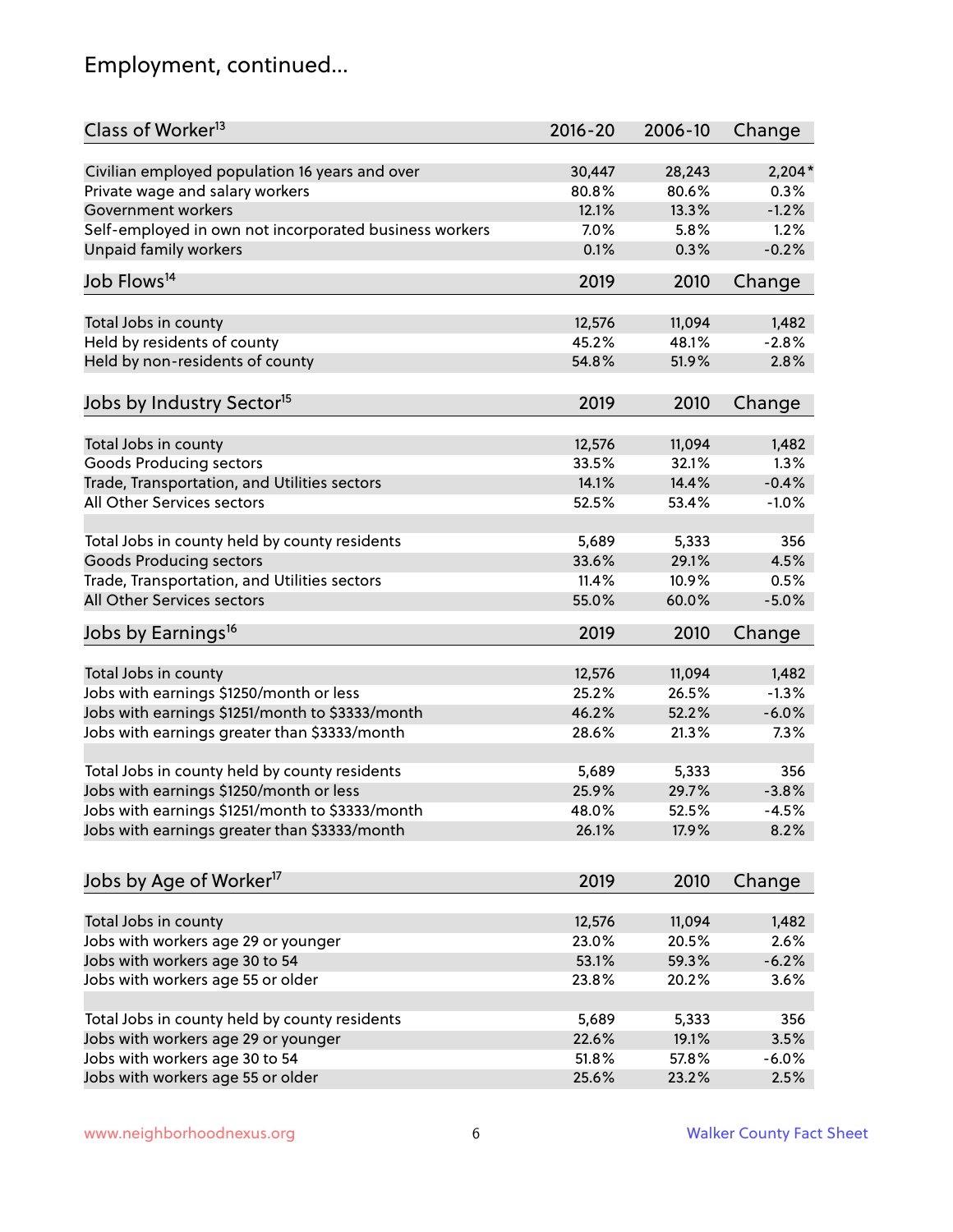## Education

| Early Learning <sup>18</sup>                        |             |         | 2022       |
|-----------------------------------------------------|-------------|---------|------------|
| Licensed Capacity of Early Learning Centers         |             |         | 1,457      |
| Licenced capacity per 1,000 children ages 0-4       |             |         | 378.2      |
| School Enrollment <sup>19</sup>                     | 2022        | 2010    | Change     |
|                                                     |             |         |            |
| <b>Enrolled in Public School</b>                    | 9,633       | 10,662  | $-1,029$   |
| White                                               | 86.1%       | 90.0%   | $-3.9%$    |
| <b>Black or African-American</b>                    | 4.6%        | 4.6%    | $-0.0%$    |
| Asian                                               | 0.3%        | 0.0%    | 0.3%       |
| <b>Native American</b>                              | 0.2%        | 0.0%    | 0.2%       |
| Pacific Islander                                    | 0.0%        | 0.0%    | 0.0%       |
| <b>Biracial or Multi-Racial</b>                     | 4.9%        | 2.8%    | 2.0%       |
| Hispanic or Latino                                  | 3.9%        | 2.0%    | 2.0%       |
| Georgia Milestones: 3rd Grade Reading <sup>20</sup> |             |         | 2019       |
| Number of Students Tested                           |             |         | 699        |
|                                                     |             |         | 44.2%      |
| Proficient or Distinguished                         |             |         |            |
| Georgia Milestones: 8th Grade Math <sup>21</sup>    |             |         | 2019       |
| Number of Students Tested                           |             |         | 735        |
| Proficient or Distinguished                         |             |         | 41.6%      |
| Graduation Rates <sup>22</sup>                      | 2021        | 2012    | Change     |
|                                                     |             |         |            |
| Cohort                                              | 671         | 799     | $-128$     |
| <b>High School Graduation Rate</b>                  | 92.1%       | 73.6%   | 18.5%      |
| Educational Attainment <sup>23</sup>                | $2016 - 20$ | 2006-10 | Change     |
| Population 25 years and over                        | 48,769      | 46,088  | $2,681*$   |
| Less than 9th grade                                 | 5.2%        | 8.2%    | $-3.0\%$ * |
| 9th to 12th grade, no diploma                       | 11.6%       | 15.5%   | $-3.9\%$ * |
| High school graduate (includes equivalency)         | 34.2%       | 35.5%   | $-1.3%$    |
| Some college, no degree                             | 21.6%       | 22.0%   | $-0.4%$    |
| Associate's degree                                  | 8.2%        | 5.9%    | $2.3\%$ *  |
| Bachelor's degree                                   | 11.8%       | 8.7%    | $3.1\%$ *  |
| Graduate or professional degree                     |             |         |            |
|                                                     | 7.3%        | 4.2%    | $3.2\%$ *  |
| Percent high school graduate or higher              | 83.2%       | 76.2%   | $6.9\%*$   |
| Percent bachelor's degree or higher                 | 19.2%       | 12.8%   | $6.3\%*$   |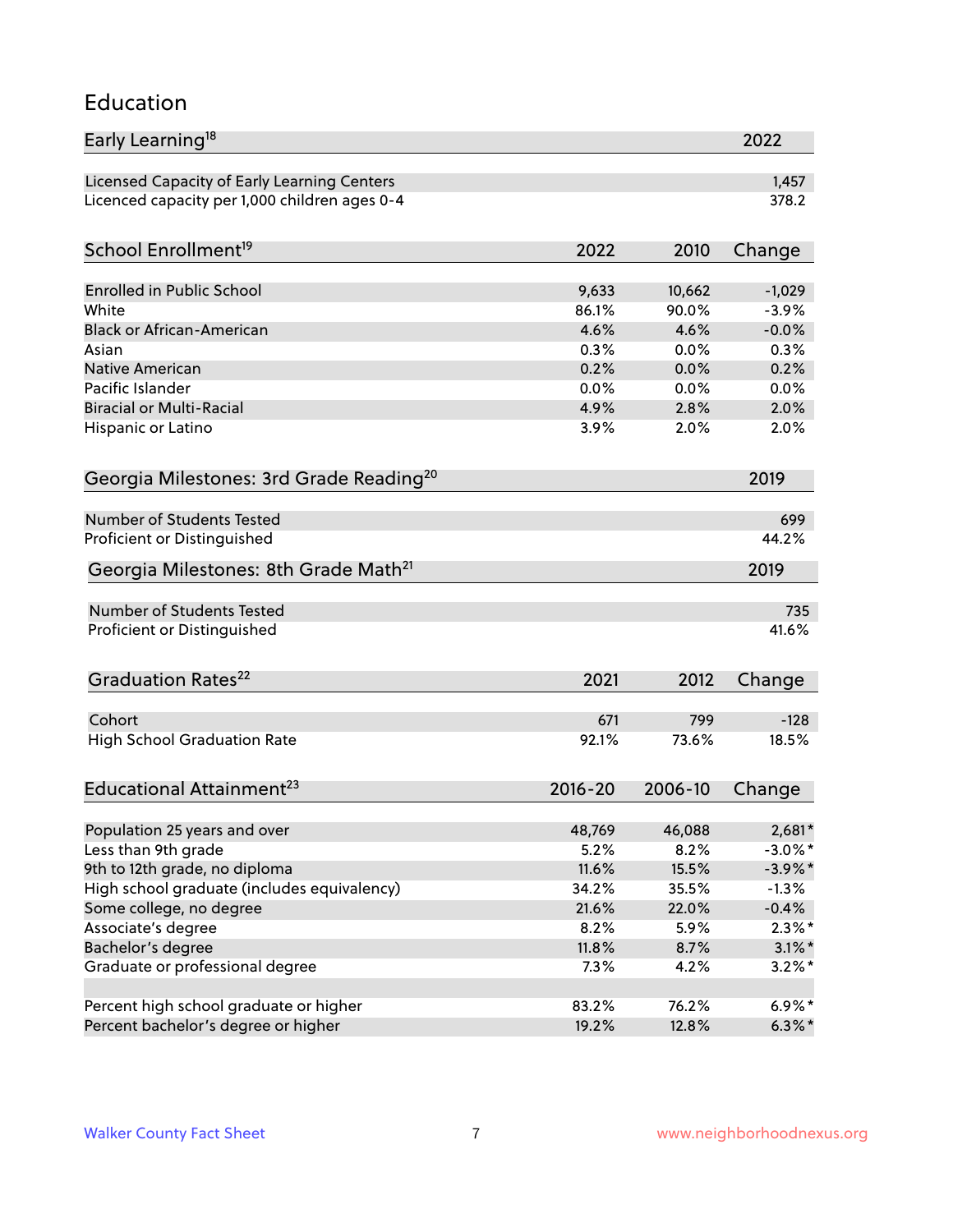## Housing

| Households by Type <sup>24</sup>                     | 2016-20     | 2006-10 | Change     |
|------------------------------------------------------|-------------|---------|------------|
|                                                      |             |         |            |
| Total households                                     | 26,306      | 25,901  | 405        |
| Family households (families)                         | 70.7%       | 72.2%   | $-1.5%$    |
| With own children under 18 years                     | 25.3%       | 29.5%   | $-4.1\%$ * |
| Married-couple family                                | 50.5%       | 55.2%   | $-4.7%$    |
| With own children of the householder under 18 years  | 16.2%       | 21.1%   | $-4.8\%$ * |
| Male householder, no wife present, family            | 6.7%        | 4.7%    | $2.0\%$ *  |
| With own children of the householder under 18 years  | 3.3%        | 2.4%    | 0.9%       |
| Female householder, no husband present, family       | 13.5%       | 12.3%   | 1.2%       |
| With own children of the householder under 18 years  | 5.8%        | 6.0%    | $-0.2%$    |
| Nonfamily households                                 | 29.3%       | 27.8%   | 1.5%       |
| Householder living alone                             | 25.7%       | 25.0%   | 0.7%       |
| 65 years and over                                    | 13.3%       | 10.3%   | $3.0\%$ *  |
| Households with one or more people under 18 years    | 30.3%       | 34.5%   | $-4.2%$    |
| Households with one or more people 65 years and over | 34.8%       | 26.4%   | $8.4\%$ *  |
| Average household size                               | 2.58        | 2.58    | 0.00       |
| Average family size                                  | 3.08        | 3.04    | 0.04       |
|                                                      |             |         |            |
| Housing Occupancy <sup>25</sup>                      | $2016 - 20$ | 2006-10 | Change     |
| Total housing units                                  | 30,458      | 29,692  | 766*       |
| Occupied housing units                               | 86.4%       | 87.2%   | $-0.9%$    |
| Vacant housing units                                 | 13.6%       | 12.8%   | 0.9%       |
|                                                      |             |         |            |
| Homeowner vacancy rate                               | 2.4         | 3.1     | $-0.7$     |
| Rental vacancy rate                                  | 6.7         | 10.4    | $-3.7$     |
| Units in Structure <sup>26</sup>                     | $2016 - 20$ | 2006-10 | Change     |
| Total housing units                                  | 30,458      | 29,692  | 766*       |
| 1-unit, detached                                     | 78.4%       | 73.5%   | 4.8%*      |
| 1-unit, attached                                     | 0.7%        | 1.0%    | $-0.2%$    |
| 2 units                                              | 3.7%        | 3.4%    | 0.3%       |
| 3 or 4 units                                         | 1.6%        | 2.0%    | $-0.4%$    |
| 5 to 9 units                                         | 0.7%        | 1.4%    | $-0.6%$    |
|                                                      |             |         |            |
| 10 to 19 units                                       | 0.9%        | 1.1%    | $-0.2%$    |
| 20 or more units                                     | 1.6%        | 1.1%    | 0.5%       |
| Mobile home<br>Boat, RV, van, etc.                   | 12.2%       | 16.2%   | $-3.9\%$ * |
|                                                      | 0.0%        | 0.2%    | $-0.2%$    |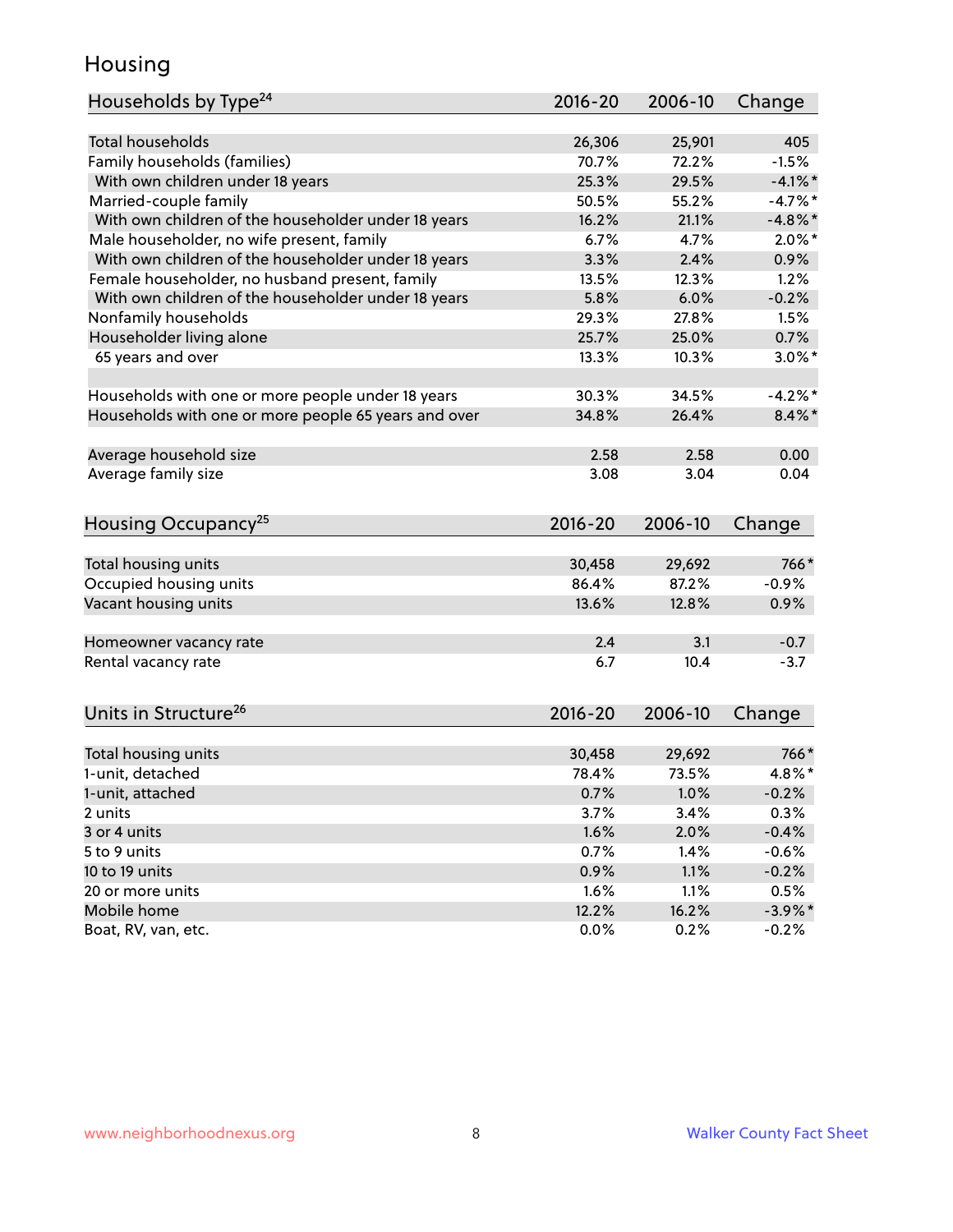# Housing, Continued...

| Year Structure Built <sup>27</sup>             | 2016-20     | 2006-10 | Change     |
|------------------------------------------------|-------------|---------|------------|
| Total housing units                            | 30,458      | 29,692  | 766*       |
| Built 2014 or later                            | 2.0%        | (X)     | (X)        |
| Built 2010 to 2013                             | 1.7%        | (X)     | (X)        |
| Built 2000 to 2009                             | 14.9%       | 12.6%   | $2.3\%$ *  |
| Built 1990 to 1999                             | 14.3%       | 16.4%   | $-2.1%$    |
| Built 1980 to 1989                             | 12.7%       | 14.2%   | $-1.5%$    |
| Built 1970 to 1979                             | 15.7%       | 17.4%   | $-1.6%$    |
| Built 1960 to 1969                             | 11.4%       | 11.7%   | $-0.3%$    |
| Built 1950 to 1959                             | 9.1%        | 11.9%   | $-2.8\%$ * |
| Built 1940 to 1949                             | 8.3%        | 7.1%    | 1.1%       |
| Built 1939 or earlier                          | 9.9%        | 8.7%    | 1.2%       |
| Housing Tenure <sup>28</sup>                   | $2016 - 20$ | 2006-10 | Change     |
| Occupied housing units                         | 26,306      | 25,901  | 405        |
| Owner-occupied                                 | 73.0%       | 74.0%   | $-1.1%$    |
| Renter-occupied                                | 27.0%       | 26.0%   | 1.1%       |
| Average household size of owner-occupied unit  | 2.59        | 2.61    | $-0.02$    |
| Average household size of renter-occupied unit | 2.54        | 2.49    | 0.06       |
| Residence 1 Year Ago <sup>29</sup>             | 2016-20     | 2006-10 | Change     |
| Population 1 year and over                     | 68,700      | 66,876  | $1,824*$   |
| Same house                                     | 87.5%       | 82.8%   | 4.8%*      |
| Different house in the U.S.                    | 12.4%       | 17.2%   | $-4.8\%$ * |
| Same county                                    | 5.7%        | 10.0%   | $-4.3\%$ * |
| Different county                               | 6.7%        | 7.1%    | $-0.5%$    |
| Same state                                     | 3.5%        | 3.8%    | $-0.2%$    |
| Different state                                | 3.2%        | 3.4%    | $-0.2%$    |
| Abroad                                         | 0.1%        | 0.1%    | 0.0%       |
| Value of Housing Unit <sup>30</sup>            | $2016 - 20$ | 2006-10 | Change     |
| Owner-occupied units                           | 19,193      | 19,179  | 14         |
| Less than \$50,000                             | 11.7%       | 13.5%   | $-1.8%$    |
| \$50,000 to \$99,999                           | 27.0%       | 32.0%   | $-5.0\%$ * |
| \$100,000 to \$149,999                         | 23.3%       | 24.1%   | $-0.8%$    |
| \$150,000 to \$199,999                         | 14.3%       | 15.1%   | $-0.8%$    |
| \$200,000 to \$299,999                         | 12.8%       | 8.3%    | 4.5%*      |
| \$300,000 to \$499,999                         | 7.5%        | 4.5%    | $3.1\%$ *  |
| \$500,000 to \$999,999                         | 2.7%        | 2.1%    | 0.6%       |
| \$1,000,000 or more                            | 0.6%        | 0.5%    | 0.2%       |
| Median (dollars)                               | 121,600     | 108,100 | 13,500*    |
| Mortgage Status <sup>31</sup>                  | $2016 - 20$ | 2006-10 | Change     |
| Owner-occupied units                           | 19,193      | 19,179  | 14         |
| Housing units with a mortgage                  | 51.0%       | 59.6%   | $-8.6\%$ * |
| Housing units without a mortgage               | 49.0%       | 40.4%   | 8.6%*      |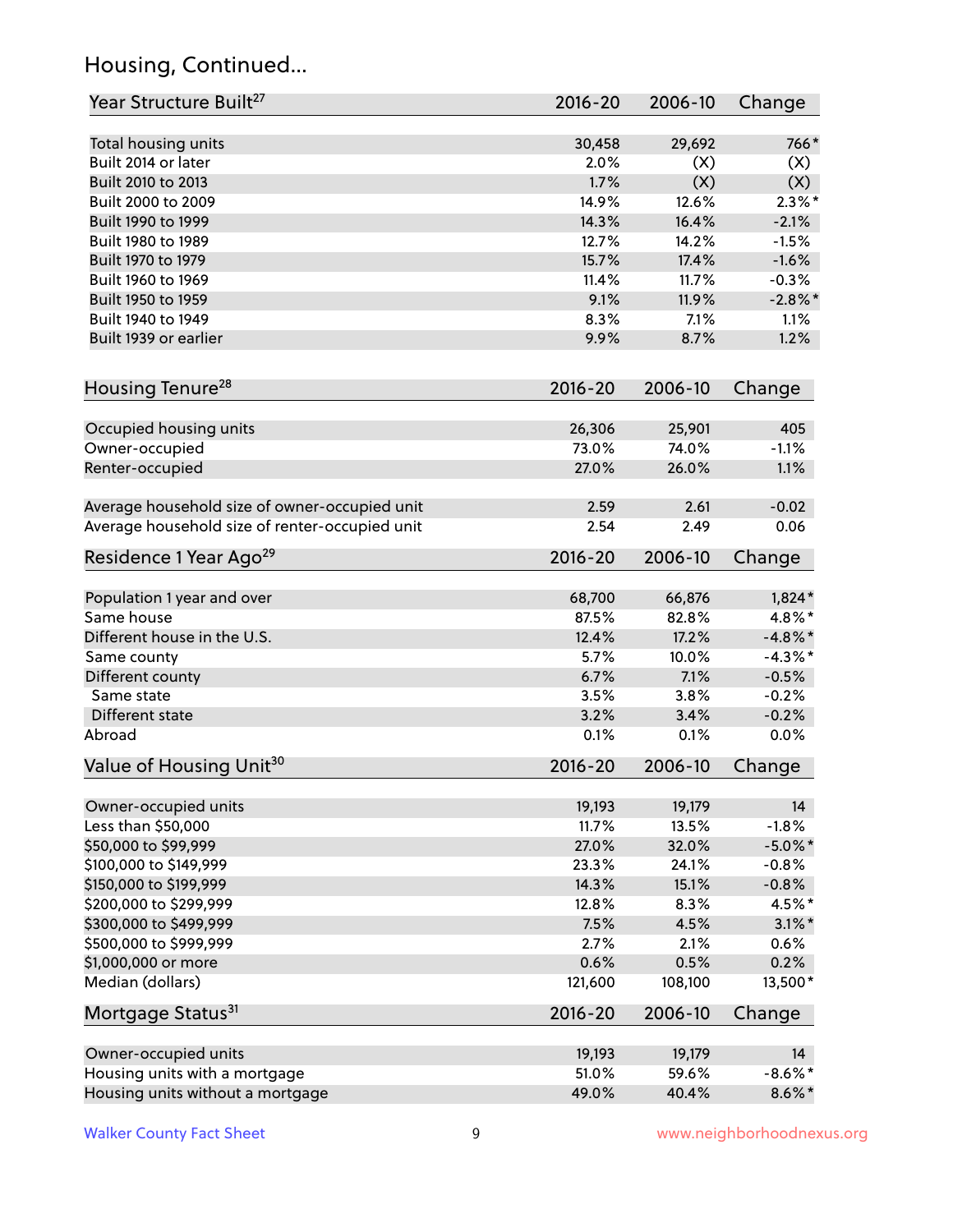# Housing, Continued...

| Selected Monthly Owner Costs <sup>32</sup>                                            | 2016-20 | 2006-10 | Change      |
|---------------------------------------------------------------------------------------|---------|---------|-------------|
| Housing units with a mortgage                                                         | 9,791   | 11,425  | $-1,634*$   |
| Less than \$300                                                                       | 0.8%    | 0.0%    | 0.8%        |
| \$300 to \$499                                                                        | 1.3%    | 5.2%    | $-3.9\%$ *  |
| \$500 to \$999                                                                        | 38.4%   | 45.9%   | $-7.6%$ *   |
| \$1,000 to \$1,499                                                                    | 36.7%   | 30.6%   | $6.0\%$ *   |
| \$1,500 to \$1,999                                                                    | 12.5%   | 10.6%   | 2.0%        |
| \$2,000 to \$2,999                                                                    | 6.5%    | 6.2%    | 0.4%        |
| \$3,000 or more                                                                       | 3.8%    | 1.5%    | $2.2\%$ *   |
| Median (dollars)                                                                      | 1,111   | 989     | $122*$      |
| Housing units without a mortgage                                                      | 9,402   | 7,754   | $1,648*$    |
| Less than \$150                                                                       | 4.7%    | 7.6%    | $-2.9\%$ *  |
| \$150 to \$249                                                                        | 18.8%   | 34.0%   | $-15.2\%$ * |
| \$250 to \$349                                                                        | 23.7%   | 26.6%   | $-2.9%$     |
| \$350 to \$499                                                                        | 29.6%   | 21.0%   | $8.6\%$ *   |
| \$500 to \$699                                                                        | 13.1%   | 7.7%    | $5.4\%$ *   |
| \$700 or more                                                                         | 10.1%   | 3.1%    | $7.0\%$ *   |
| Median (dollars)                                                                      | 361     | 282     | 79*         |
| Household Income <sup>33</sup>                                                        |         |         |             |
| Housing units with a mortgage (excluding units where<br>SMOCAPI cannot be computed)   | 9,773   | 11,328  | $-1,555*$   |
| Less than 20.0 percent                                                                | 49.6%   | 38.5%   | $11.1\%$ *  |
| 20.0 to 24.9 percent                                                                  | 16.3%   | 19.7%   | $-3.4%$     |
| 25.0 to 29.9 percent                                                                  | 9.6%    | 13.3%   | $-3.7\%$ *  |
| 30.0 to 34.9 percent                                                                  | 7.9%    | 8.4%    | $-0.6%$     |
| 35.0 percent or more                                                                  | 16.6%   | 20.0%   | $-3.4%$     |
| Not computed                                                                          | 18      | 97      | $-79$       |
| Housing unit without a mortgage (excluding units where<br>SMOCAPI cannot be computed) | 9,180   | 7,639   | $1,541*$    |
| Less than 10.0 percent                                                                | 42.6%   | 42.7%   | $-0.1%$     |
| 10.0 to 14.9 percent                                                                  | 20.7%   | 22.4%   | $-1.6%$     |
| 15.0 to 19.9 percent                                                                  | 10.9%   | 12.4%   | $-1.5%$     |
| 20.0 to 24.9 percent                                                                  | 6.7%    | 7.7%    | $-0.9%$     |
| 25.0 to 29.9 percent                                                                  | 6.0%    | 4.2%    | 1.8%        |
| 30.0 to 34.9 percent                                                                  | 4.8%    | 2.7%    | $2.0\%$ *   |
| 35.0 percent or more                                                                  | 8.2%    | 8.0%    | 0.2%        |
| Not computed                                                                          | 222     | 115     | $107*$      |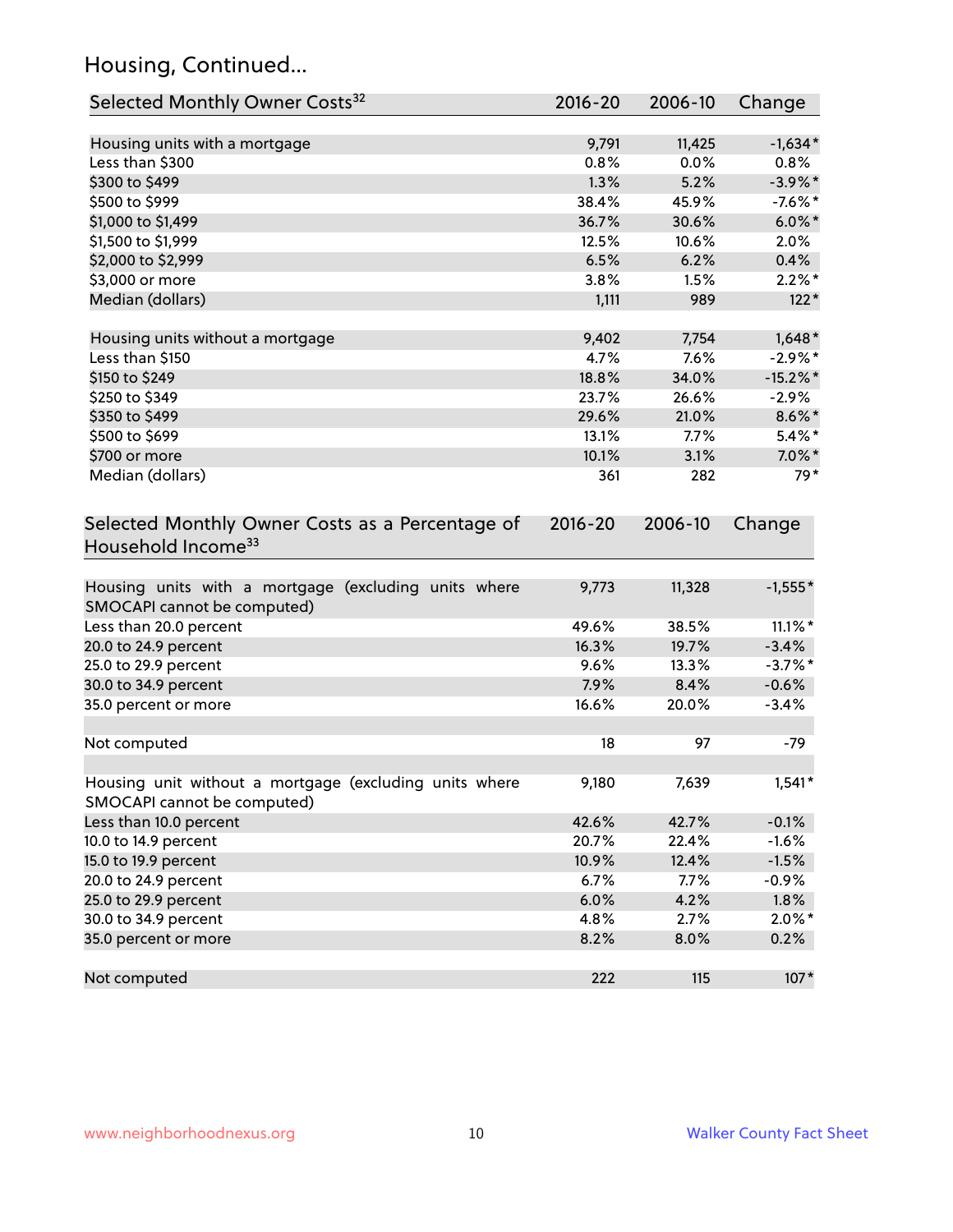# Housing, Continued...

| Gross Rent <sup>34</sup>                                                       | 2016-20     | 2006-10 | Change      |
|--------------------------------------------------------------------------------|-------------|---------|-------------|
|                                                                                |             |         |             |
| Occupied units paying rent                                                     | 6,363       | 5,943   | 420         |
| Less than \$200                                                                | 1.2%        | 2.7%    | $-1.5%$     |
| \$200 to \$499                                                                 | 11.3%       | 27.7%   | $-16.4\%$ * |
| \$500 to \$749                                                                 | 36.4%       | 41.1%   | $-4.6%$     |
| \$750 to \$999                                                                 | 30.8%       | 20.2%   | 10.6%*      |
| \$1,000 to \$1,499                                                             | 18.4%       | 7.8%    | 10.6%*      |
| \$1,500 to \$1,999                                                             | 1.4%        | 0.3%    | $1.1\%$ *   |
| \$2,000 or more                                                                | 0.4%        | 0.2%    | 0.2%        |
| Median (dollars)                                                               | 754         | 604     | $150*$      |
| No rent paid                                                                   | 750         | 779     | $-29$       |
| Gross Rent as a Percentage of Household Income <sup>35</sup>                   | $2016 - 20$ | 2006-10 | Change      |
| Occupied units paying rent (excluding units where GRAPI<br>cannot be computed) | 6,239       | 5,923   | 316         |
| Less than 15.0 percent                                                         | 16.8%       | 14.8%   | 2.0%        |
| 15.0 to 19.9 percent                                                           | 14.2%       | 12.1%   | 2.1%        |
| 20.0 to 24.9 percent                                                           | 10.1%       | 10.6%   | $-0.5%$     |
| 25.0 to 29.9 percent                                                           | 9.5%        | 10.5%   | $-1.0%$     |
| 30.0 to 34.9 percent                                                           | 13.8%       | 12.0%   | 1.8%        |
| 35.0 percent or more                                                           | 35.6%       | 40.0%   | $-4.4%$     |
| Not computed                                                                   | 874         | 799     | 75          |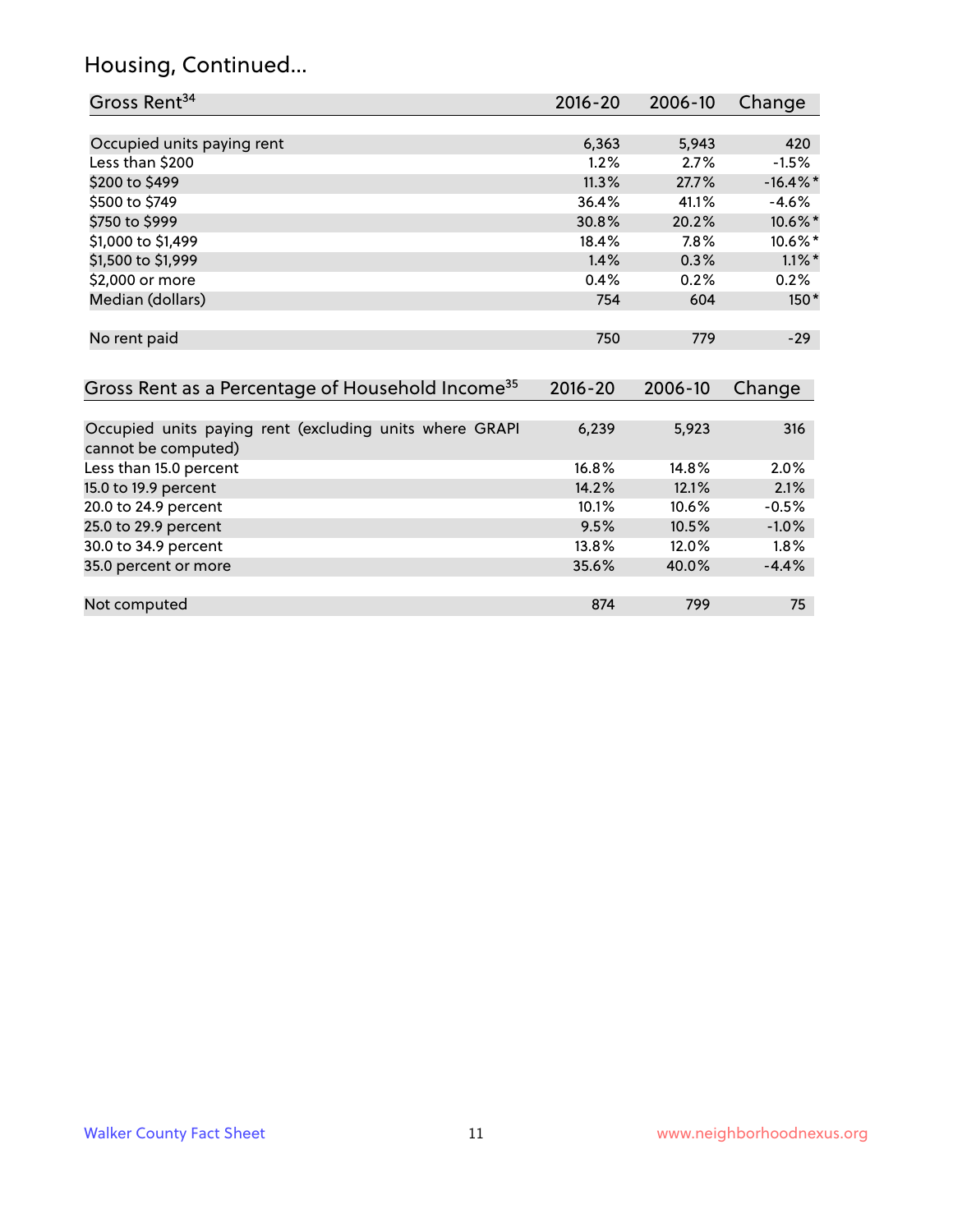# Community Involvement

| Voter Registration and Turnout <sup>36</sup> | 2020   |
|----------------------------------------------|--------|
|                                              |        |
| Active registered voters                     | 42.892 |
| Number voted in Presidential election        | 29.286 |
| Percent voted in Presidential election       | 68.3%  |

## Transportation

| Commuting to Work <sup>37</sup>           | 2016-20     | 2006-10 | Change     |
|-------------------------------------------|-------------|---------|------------|
|                                           |             |         |            |
| Workers 16 years and over                 | 30,013      | 27,600  | $2,413*$   |
| Car, truck, or van - drove alone          | 80.6%       | 82.1%   | $-1.5%$    |
| Car, truck, or van - carpooled            | 9.9%        | 13.2%   | $-3.3\%$ * |
| Public transportation (excluding taxicab) | $0.0\%$     | 0.3%    | $-0.3\%$ * |
| Walked                                    | 1.3%        | 1.1%    | 0.2%       |
| Other means                               | $1.0\%$     | 0.6%    | $0.4\%$    |
| Worked at home                            | 7.2%        | 2.7%    | $4.5\%$ *  |
| Mean travel time to work (minutes)        | 29.2        | 25.7    | $3.5*$     |
| Vehicles Available <sup>38</sup>          | $2016 - 20$ | 2006-10 | Change     |
| Occupied housing units                    | 26,306      | 25,901  | 405        |
| No vehicles available                     | 4.6%        | $5.7\%$ | $-1.1%$    |
| 1 vehicle available                       | 30.2%       | 30.6%   | $-0.5%$    |
| 2 vehicles available                      | 35.9%       | 39.3%   | $-3.4%$    |
| 3 or more vehicles available              | 29.4%       | 24.4%   | $5.0\%$ *  |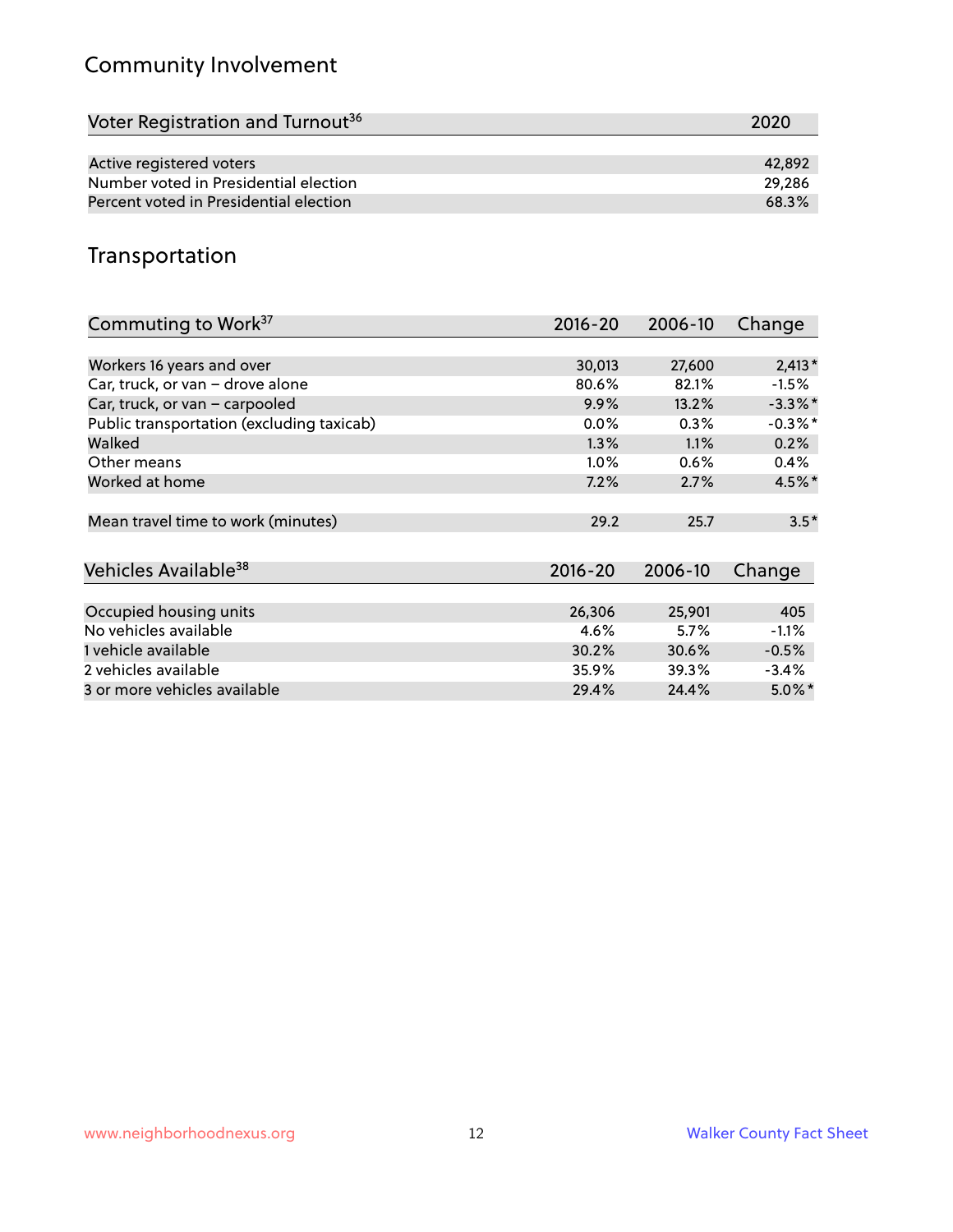#### Health

| Health Insurance coverage <sup>39</sup> | 2016-20 |
|-----------------------------------------|---------|
|-----------------------------------------|---------|

| Civilian Noninstitutionalized Population                | 67,857 |
|---------------------------------------------------------|--------|
| With health insurance coverage                          | 85.9%  |
| With private health insurance coverage                  | 60.0%  |
| With public health coverage                             | 39.5%  |
| No health insurance coverage                            | 14.1%  |
| Civilian Noninstitutionalized Population Under 19 years | 15,875 |
| No health insurance coverage                            | 9.7%   |
| Civilian Noninstitutionalized Population 19 to 64 years | 39,518 |
| In labor force:                                         | 29,514 |
| Employed:                                               | 27,637 |
| With health insurance coverage                          | 82.8%  |
| With private health insurance coverage                  | 30.2%  |
| With public coverage                                    | 7.5%   |
| No health insurance coverage                            | 17.2%  |
| Unemployed:                                             | 1,877  |
| With health insurance coverage                          | 54.5%  |
| With private health insurance coverage                  | 30.2%  |
| With public coverage                                    | 25.0%  |
| No health insurance coverage                            | 45.5%  |
| Not in labor force:                                     | 10,004 |
| With health insurance coverage                          | 76.7%  |
| With private health insurance coverage                  | 41.0%  |
| With public coverage                                    | 42.0%  |
| No health insurance coverage                            | 23.3%  |

# **Health Factors Most Recent** And The Control of the Control of The Control of The Control of The Control of The Control of The Control of The Control of The Control of The Control of The Control of The Control of The Contr

| Premature Death (YPLL before age 75 per 100,000 population, age-adjusted) <sup>40</sup> | 10,412.2 |
|-----------------------------------------------------------------------------------------|----------|
| Average number of Physically Unhealthy Days <sup>41</sup>                               | 4.9      |
| Average number of Mentally Unhealthy Days <sup>42</sup>                                 | 5.7      |
| Low Birthweight Births <sup>43</sup>                                                    | 9.4%     |
| Diabetes Prevalence <sup>44</sup>                                                       | 10.8%    |
| HIV Prevalence (per 100,000 population) <sup>45</sup>                                   | 192.6    |
| Rate, Deduplicated ER Visits for Asthma, Ages 0-17 <sup>46</sup>                        | 156.2    |